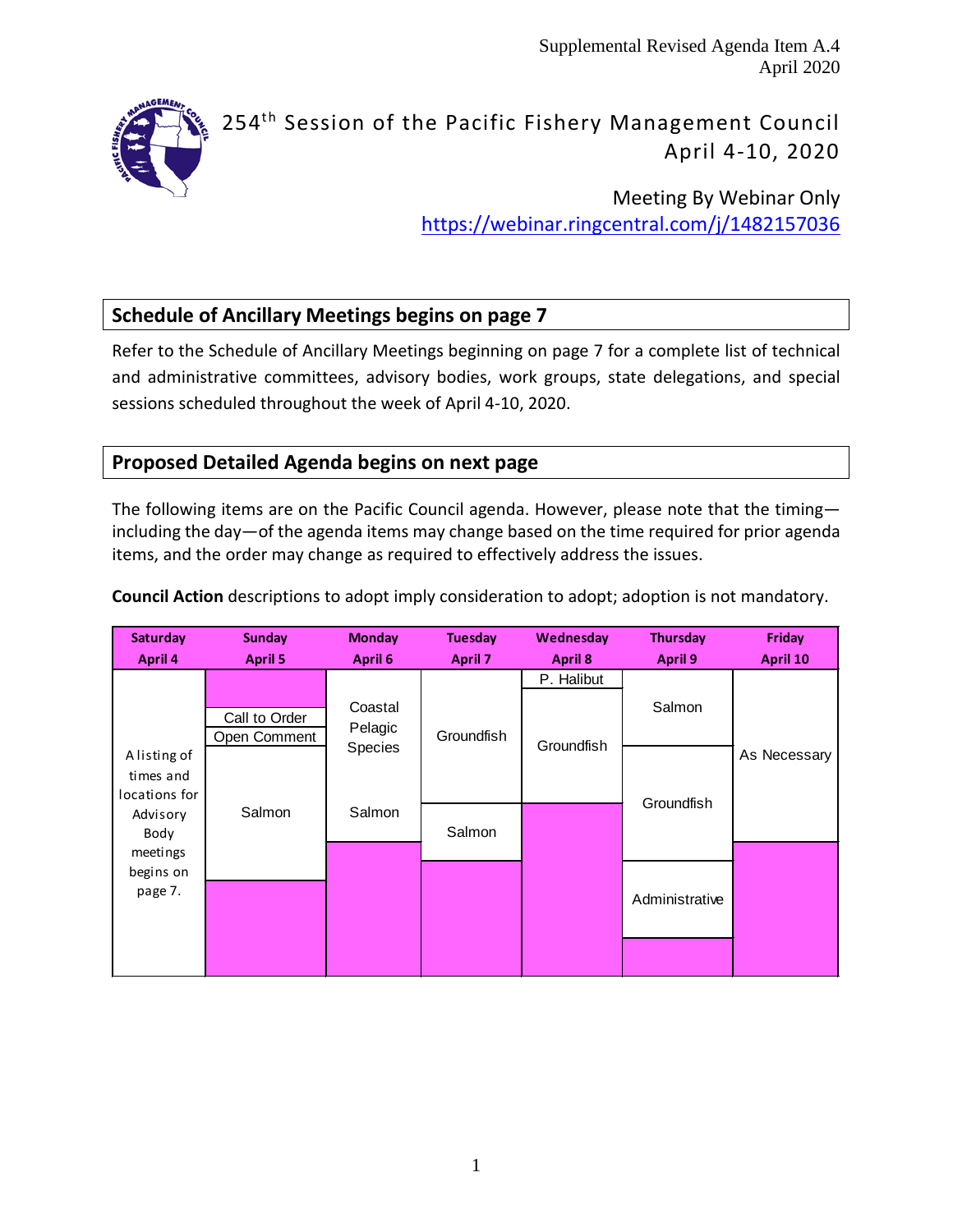254<sup>th</sup> Session of the Pacific Fishery Management Council April 4-10, 2020



Proposed Detailed AGENDA

**Sunday, April 5, 2020**

## General Council Session *Meeting by Webinar*

**9 a.m.**

## **A. Call to Order**

- A.1 Opening Remarks **Phil Anderson**, Chair
- 
- A.3 Executive Director's Report Chuck Tracy
- - a. **Council Action**: Approve Agenda

# **B. Open Comment Period**

- B.1 Comments on Non-Agenda Items Chuck Tracy
	- a. Reports and Comments of Management Entities and Advisory Bodies
	- b. Public Comment
	- c. Council Discussion and Comments as Appropriate

## **E. Salmon Management**

- E.1 Tentative Adoption of 2020 Management Measures for Analysis Robin Ehlke
	- a. Update of Estimated Impacts of March 2020 Alternatives Michael O'Farrell
	- b. Summary of Public Hearings **Hearings** Hearings Officers
	- c. Recommendations of the U.S. Section of the Pacific Salmon Commission Phil Anderson
	- d. Recommendations of North of Cape Falcon Forum Oregon, Washington, Tribes
	- e. Reports and Comments of Management Entities and Advisory Bodies
	- f. Public Comment
	- g. **Council Action**: Adopt Tentative 2020 Ocean Salmon Management Measures for Analysis

A.2 Roll Call **Chuck Tracy** A.4 Agenda **Phil Anderson**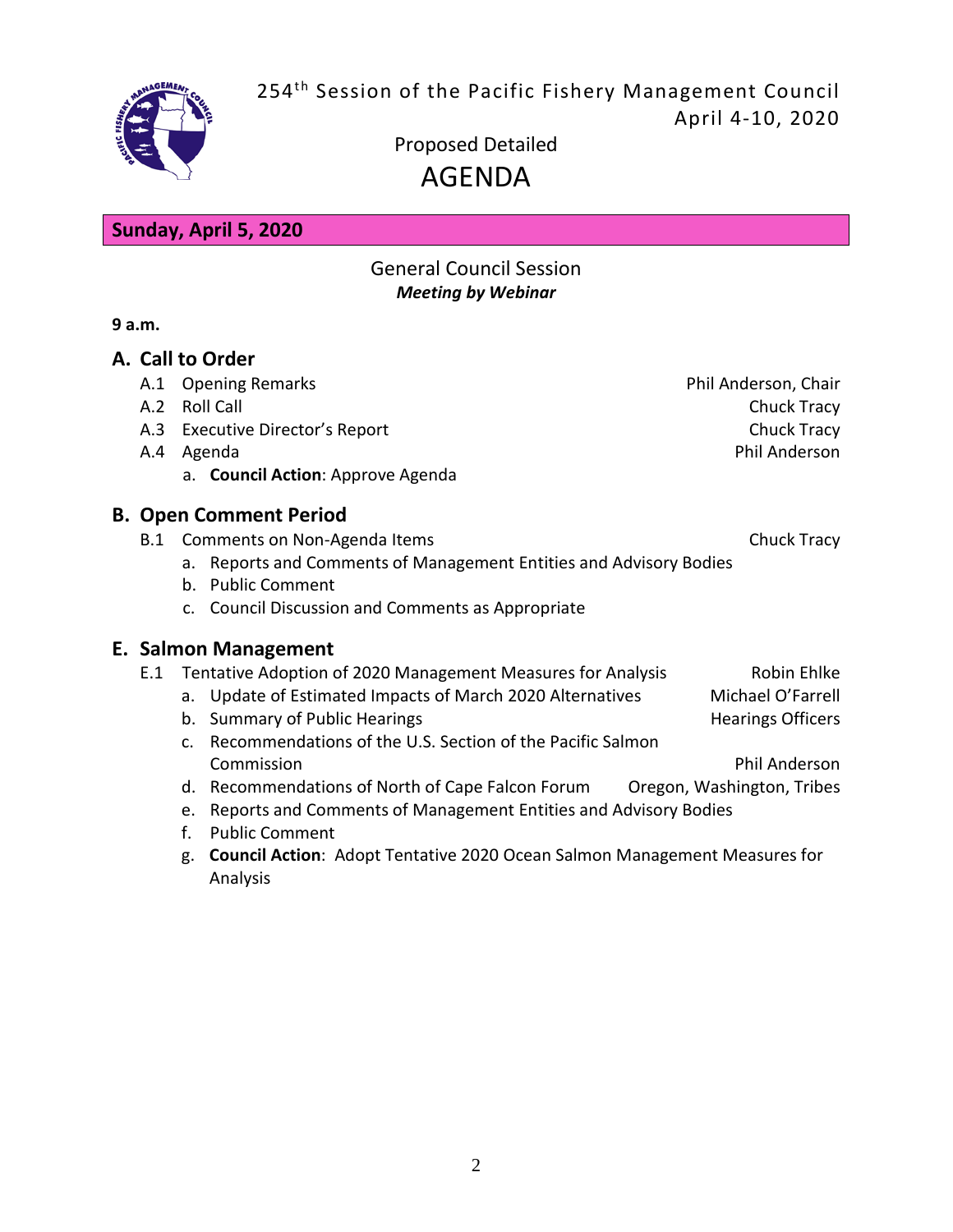#### **Monday, April 6, 2020**

#### **8 a.m.** *Meeting By Webinar*

**A. Call to Order** *(reconvene)* Phil Anderson

A.5 Commencing Remarks **Chuck Tracy** 

#### **D. Coastal Pelagic Species Management**

- D.3 Pacific Sardine Assessment, Harvest Specifications, and Management Measures – Final Action **Kerry Griffin** 
	- a. Reports and Comments of Management Entities and Advisory Bodies
	- b. Public Comment
	- c. **Council Action:** Adopt a Pacific Sardine Assessment, Final Harvest Specifications, and Management Measures for the 2020-2021 Pacific Sardine Fishery

#### **E. Salmon Management** *(continued)*

- E.3 Southern Oregon/Northern California Coast Coho Endangered Species Act Consultation Process **Robin Ehlke** Robin Ehlke
	- a. Reports and Comments of Management Entities and Advisory Bodies
	- b. Public Comment
	- c. **Council Action**: Consider Establishing a Process to Develop Recommendations on Consultation Standards for Southern Oregon/Northern California Coast Coho
- E.4 Clarify Council Direction on 2020 Management Measures **Richler Robin Ehlke**

- a. Reports and Comments of Management Entities and Advisory Bodies
- b. Public Comment
- c. Council Guidance and Direction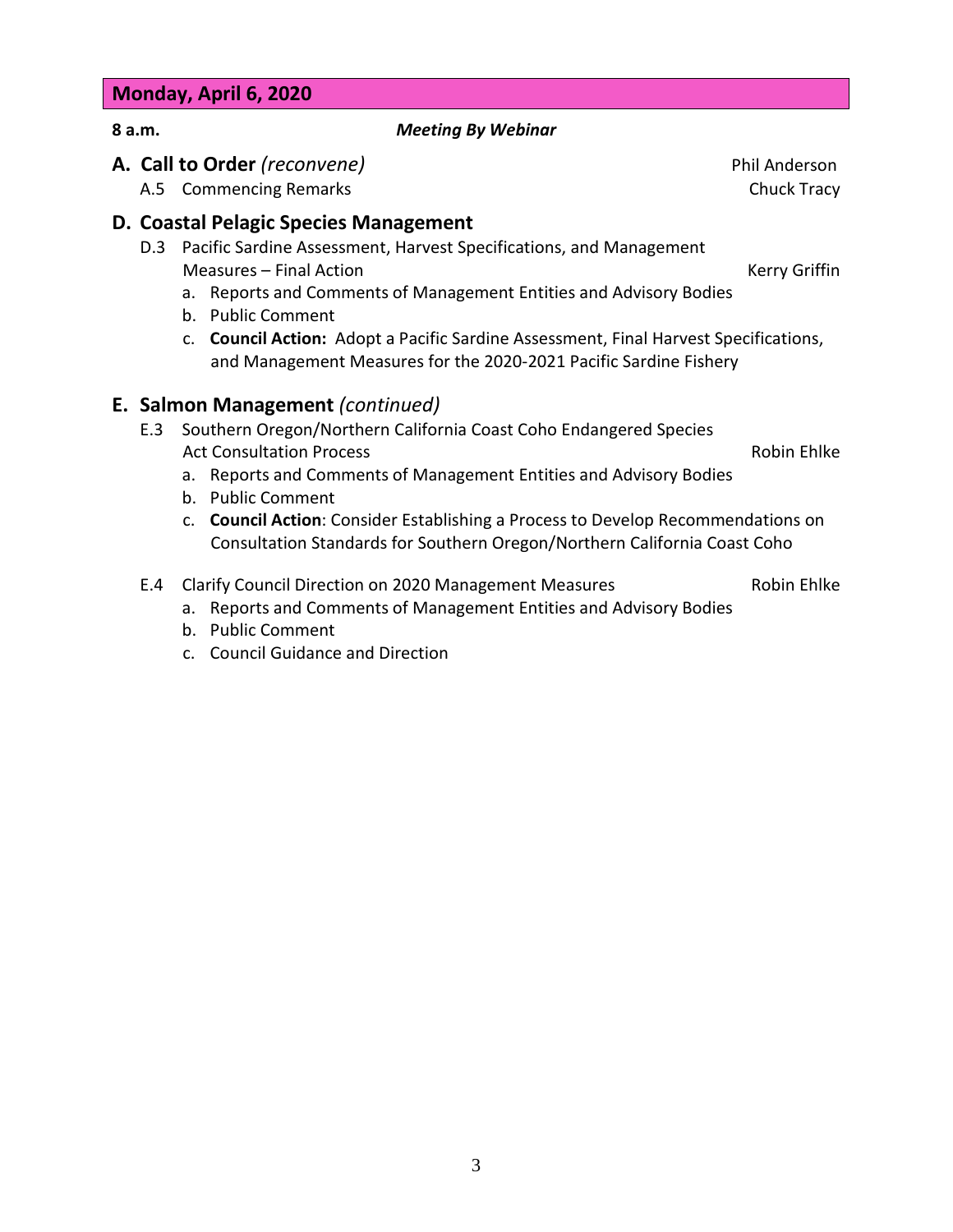#### **Tuesday, April 7, 2020**

#### **8 a.m.** *Meeting By Webinar*

**A. Call to Order** *(reconvene)* Phil Anderson

A.6 Commencing Remarks **Chuck Tracy** 

#### **G. Groundfish Management**

G.3 Implementation of the 2020 Pacific Whiting Fishery Under the

U.S./Canada Agreement John DeVore

- a. Joint Management Committee Report Frank Lockhart, Phil Anderson
- b. Reports and Comments of Management Entities and Advisory Bodies
- c. Public Comment
- d. **Council Action**: Consider Necessary Actions for Implementing the 2020 Pacific Whiting Fishery
- G.4 Biennial Harvest Specifications for 2021-2022 Fisheries

– Final Action John DeVore, Todd Phillips

- a. Reports and Comments of Management Entities and Advisory Bodies
- b. Public Comment
- c. **Council Action**: Adopt Final Preferred Harvest Specifications for 2021-2022 Fisheries

## **E. Salmon Management** *(continued)*

E.7 Further Direction on 2020 Management Measures **Election** Robin Ehlke

- a. Reports and Comments of Management Entities and Advisory Bodies
- b. Public Comment
- c. Council Guidance and Direction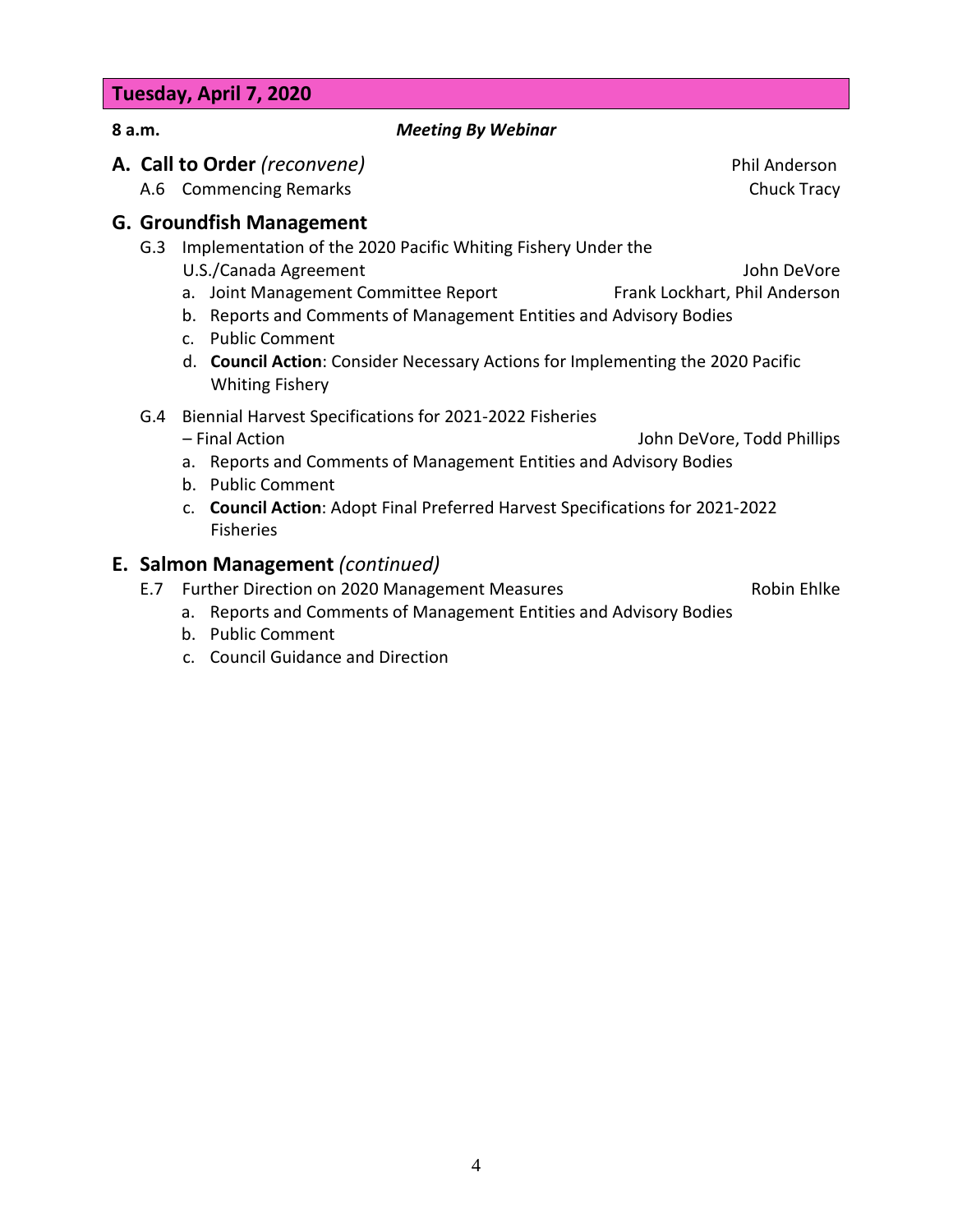#### **Wednesday, April 8, 2020**

#### **8 a.m.** *Meeting By Webinar*

**A. Call to Order** *(reconvene)* Phil Anderson

A.7 Commencing Remarks **Chuck Tracy** 

#### **H. Pacific Halibut Management**

- H.1 Incidental Catch Limits for 2020 Salmon Troll Fishery Final Action Robin Ehlke
	- a. Reports and Comments of Management Entities and Advisory Bodies
	- b. Public Comment
	- c. **Council Action**: Adopt Final Incidental Pacific Halibut Catch Recommendations for 2020 and Early 2021 Non-Indian Salmon Troll Fisheries

### **G. Groundfish Management** *(continued)*

- G.5 Electronic Monitoring Program Review Brett Wiedoff
	-
	- a. Reports and Comments of Management Entities and Advisory Bodies
	- b. Public Comment
	- c. **Council Action**: Provide Guidance on Regulatory Changes, Exempted Fishing Permit Extensions, or Other Issues, As Appropriate
- G.6 Preliminary Preferred Management Measure Alternatives for 2021-2022 Fisheries *(continues Thursday)* Todd Phillips, John DeVore
	- a. Reports and Comments of Management Entities and Advisory Bodies
	- b. Public Comment
	- c. **Council Action**: Adopt Any Remaining Harvest Specifications and Preliminary Preferred Alternatives for Management Measures in 2021-2022 Fisheries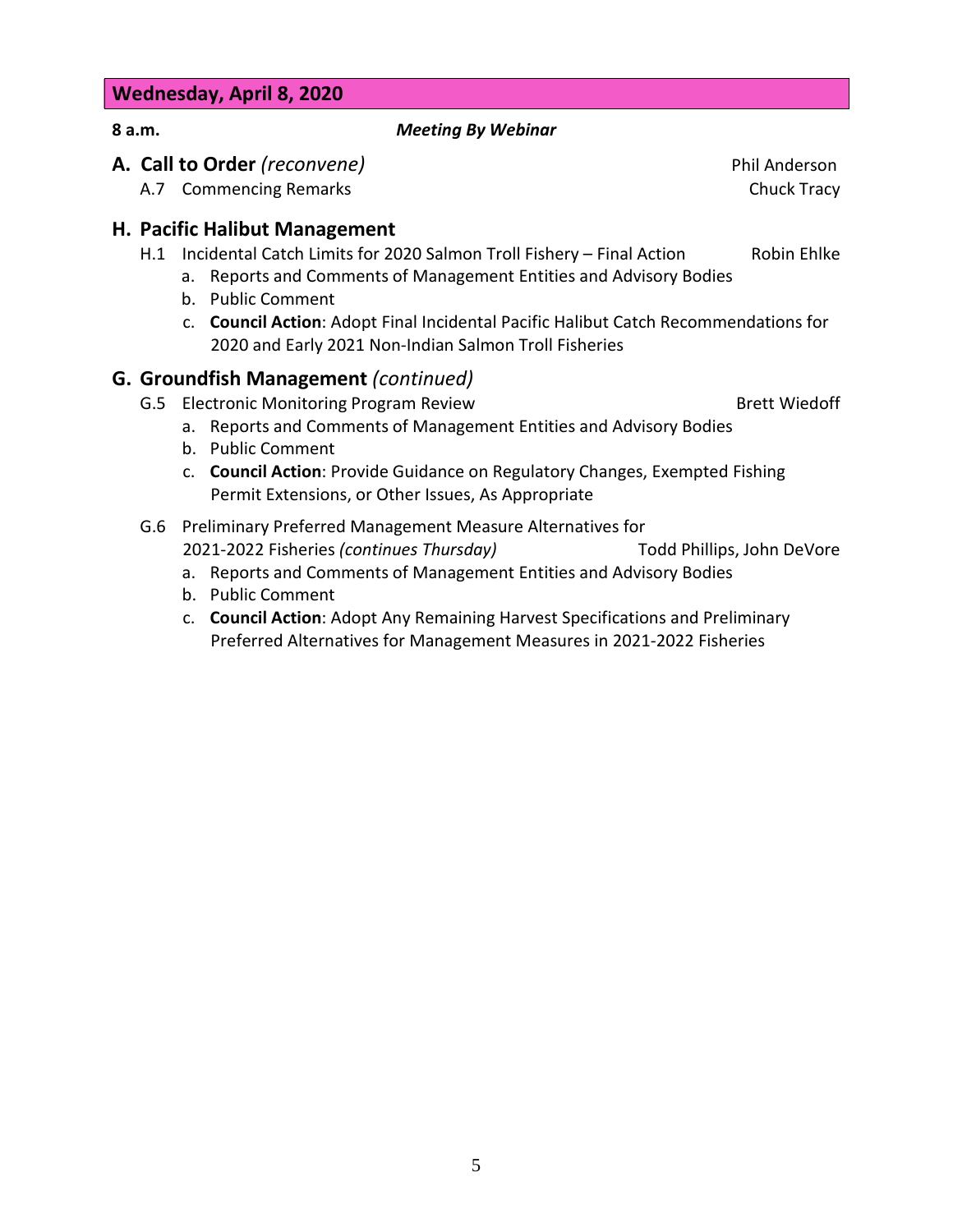#### **Thursday, April 9, 2020**

#### **8 a.m.** *Meeting By Webinar*

- **A. Call to Order** *(reconvene)* Phil Anderson
	- A.8 Commencing Remarks **Chuck Tracy** Chuck Tracy

#### **E. Salmon Management** *(continued)*

- E.9 2020 Management Measures Final Action Robin Ehlke
	- a. Reports and Comments of Management Entities and Advisory Bodies
	- b. Public Comment
	- c. **Council Action:** Adopt Final Management Measures for 2020 Ocean Salmon Fisheries

### **G. Groundfish Management** *(continued)*

G.6 Preliminary Preferred Management Measure Alternatives for 2021-2022 Fisheries *(continued from Wednesday)* Todd Phillips, John DeVore

### **G. Groundfish Management** *(continued)*

- G.8 Inseason Adjustments Final Action Todd Phillips Contact Todd Phillips
	- a. Reports and Comments of Management Entities and Advisory Bodies
	- b. Public Comment
	- c. **Council Action:** Adopt Final Inseason Adjustments for 2020, as Necessary, to Achieve Conservation Objectives

#### **I. Administrative Matters**

- I.4 Future Council Meeting Agenda and Workload Planning Chuck Tracy
	- a. Reports and Comments of Management Entities and Advisory Bodies
	- b. Public Comment
	- c. Council Discussion and Guidance on Future Meeting Agenda and Workload Planning

### **Friday, April 10, 2020 If Needed**

**A. Call to Order** *(If Necessary)* Phil Anderson

A.9 Commencing Remarks **Chuck Tracy** Chuck Tracy

### **J. Mothership and Catcher-Processor Seasonal Processing Limitations**

1. Emergency Action to Consider Changing Seasonal Processing Limitations – Final Action Council Staff Council Staff

**8 a.m.** *Meeting By Webinar*

- a. Reports and Comments of Management Entities and Advisory Bodies
- b. Public Comment
- c. **Council Action**: Consider Emergency Action to Amend the Groundfish Fishery Management Plan to Temporarily Allow Relaxation of the Seasonal Processing Limitations for Whiting Mothership and Catcher-Processors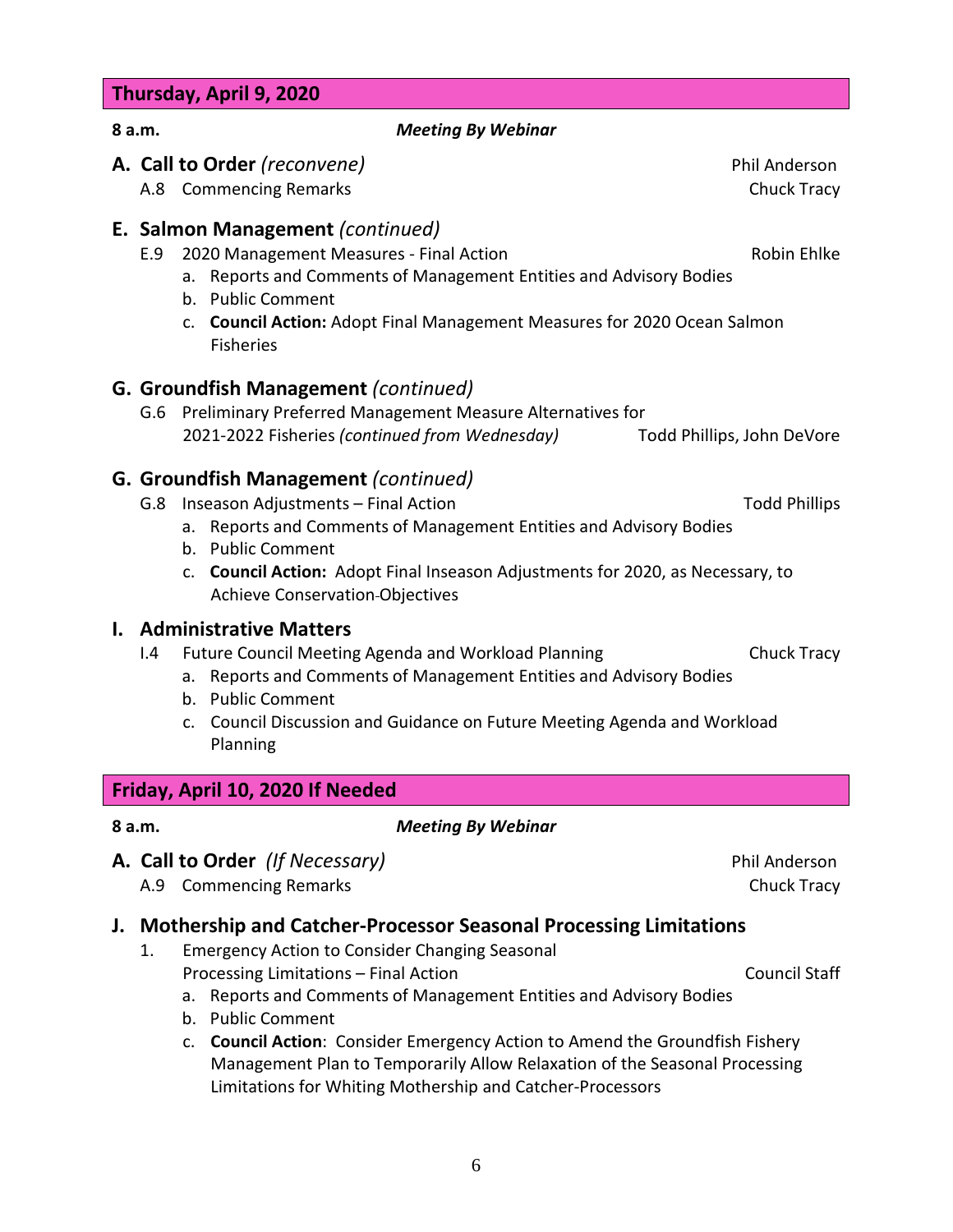#### **ADJOURN**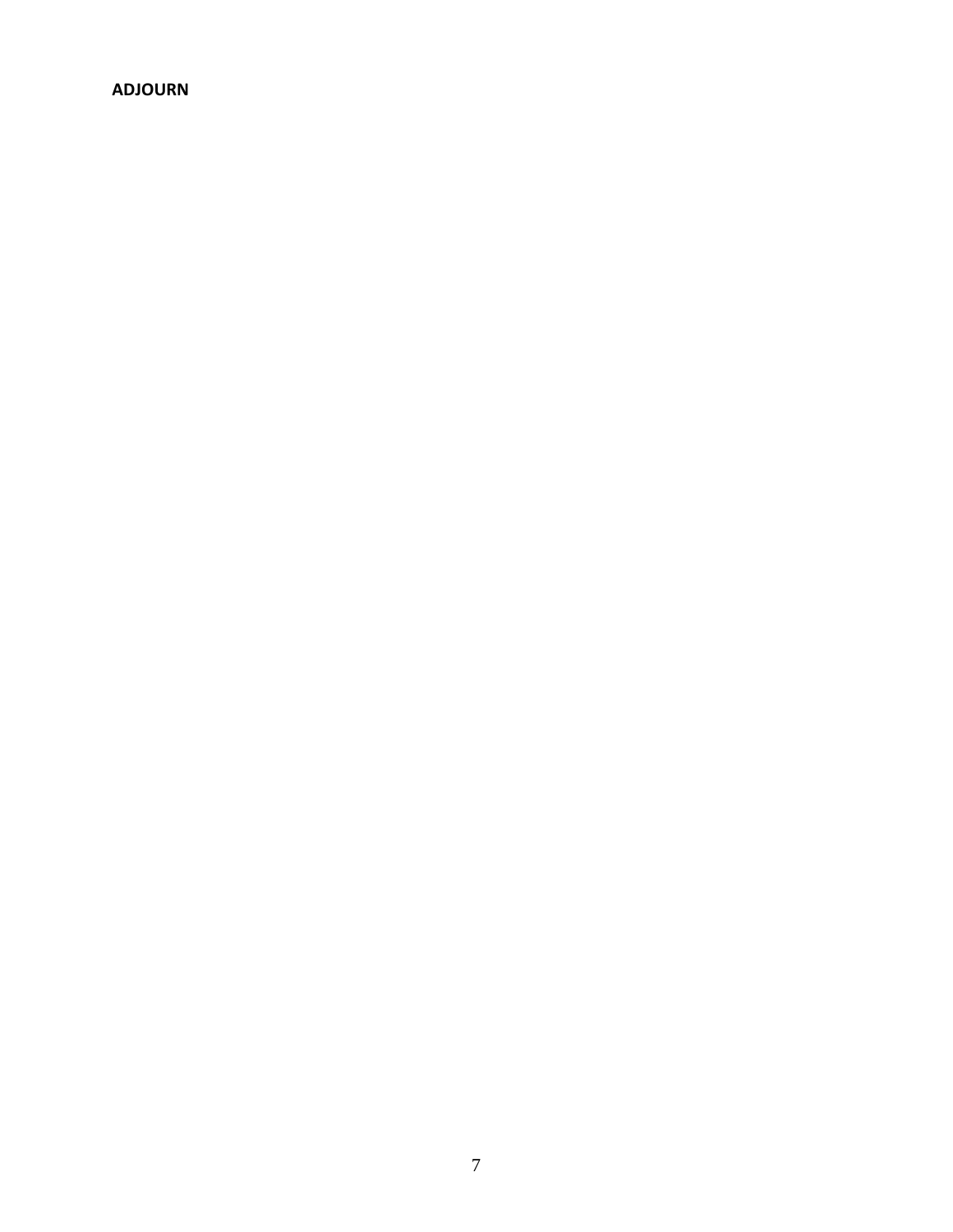# **254TH SESSION OF THE PACIFIC FISHERY MANAGEMENT COUNCIL APRIL 4-10, 2020**

#### SCHEDULE OF ANCILLARY MEETINGS

| Day 1-Saturday, April 4, 2020                           |             |                         |
|---------------------------------------------------------|-------------|-------------------------|
|                                                         | <b>Time</b> | <b>How to Attend</b>    |
| <b>Coastal Pelagic Species Advisory Subpanel</b>        | 8:00 a.m.   | <b>See PFMC Website</b> |
| Coastal Pelagic Species Management Team                 | 8:00 a.m.   | See PFMC Website        |
| <b>Groundfish Electronic Monitoring Policy Advisory</b> | 8:00 a.m.   | <b>See PFMC Website</b> |
| Committee and Technical Advisory Committee              |             |                         |
| Salmon Advisory Subpanel                                | 8:00a.m.    | See PFMC Website        |
| Salmon Technical Team                                   | 8:00 a.m.   | <b>See PFMC Website</b> |
| Scientific and Statistical Committee                    | 8:00 a.m.   | See PFMC Website        |

# **Day 2—Sunday, April 5, 2020**

**Day 3—Monday, April 6, 2020**

|                                                  | Time      | <b>How to Attend</b>    |
|--------------------------------------------------|-----------|-------------------------|
| Oregon State Delegation                          | 7:00 a.m. | <b>See PFMC Website</b> |
| <b>Washington State Delegation</b>               | 7:00 a.m. | <b>See PFMC Website</b> |
| <b>Coastal Pelagic Species Advisory Subpanel</b> | 8:00 a.m. | <b>See PFMC Website</b> |
| Coastal Pelagic Species Management Team          | 8:00 a.m. | <b>See PFMC Website</b> |
| Groundfish Advisory Subpanel                     | 8:00 a.m. | <b>See PFMC Website</b> |
| <b>Groundfish Management Team</b>                | 8:00 a.m. | <b>See PFMC Website</b> |
| Salmon Advisory Subpanel                         | 8:00 a.m. | <b>See PFMC Website</b> |
| Salmon Technical Team                            | 8:00 a.m. | <b>See PFMC Website</b> |

| Time      | <b>How to Attend</b>    |
|-----------|-------------------------|
| 7:00 a.m. | See PFMC Website        |
| 7:00 a.m. | <b>See PFMC Website</b> |
| 8:00 a.m. | <b>See PFMC Website</b> |
| 8:00 a.m. | <b>See PFMC Website</b> |
| 8:00 a.m. | <b>See PFMC Website</b> |
| 8:00 a.m. | <b>See PFMC Website</b> |
|           |                         |

| Day 4-Tuesday, April 7, 2020       |              |                         |
|------------------------------------|--------------|-------------------------|
|                                    | Time         | <b>How to Attend</b>    |
| Oregon State Delegation            | 7:00 a.m.    | <b>See PFMC Website</b> |
| <b>Washington State Delegation</b> | 7:00 a.m.    | <b>See PFMC Website</b> |
| Groundfish Advisory Subpanel       | 8:00 a.m.    | <b>See PFMC Website</b> |
| Groundfish Management Team         | 8:00a.m.     | <b>See PFMC Website</b> |
| Salmon Advisory Subpanel           | 8:00 a.m.    | <b>See PFMC Website</b> |
| Salmon Technical Team              | 8:00 a.m.    | <b>See PFMC Website</b> |
| <b>Enforcement Consultants</b>     | As Necessary | <b>See PFMC Website</b> |